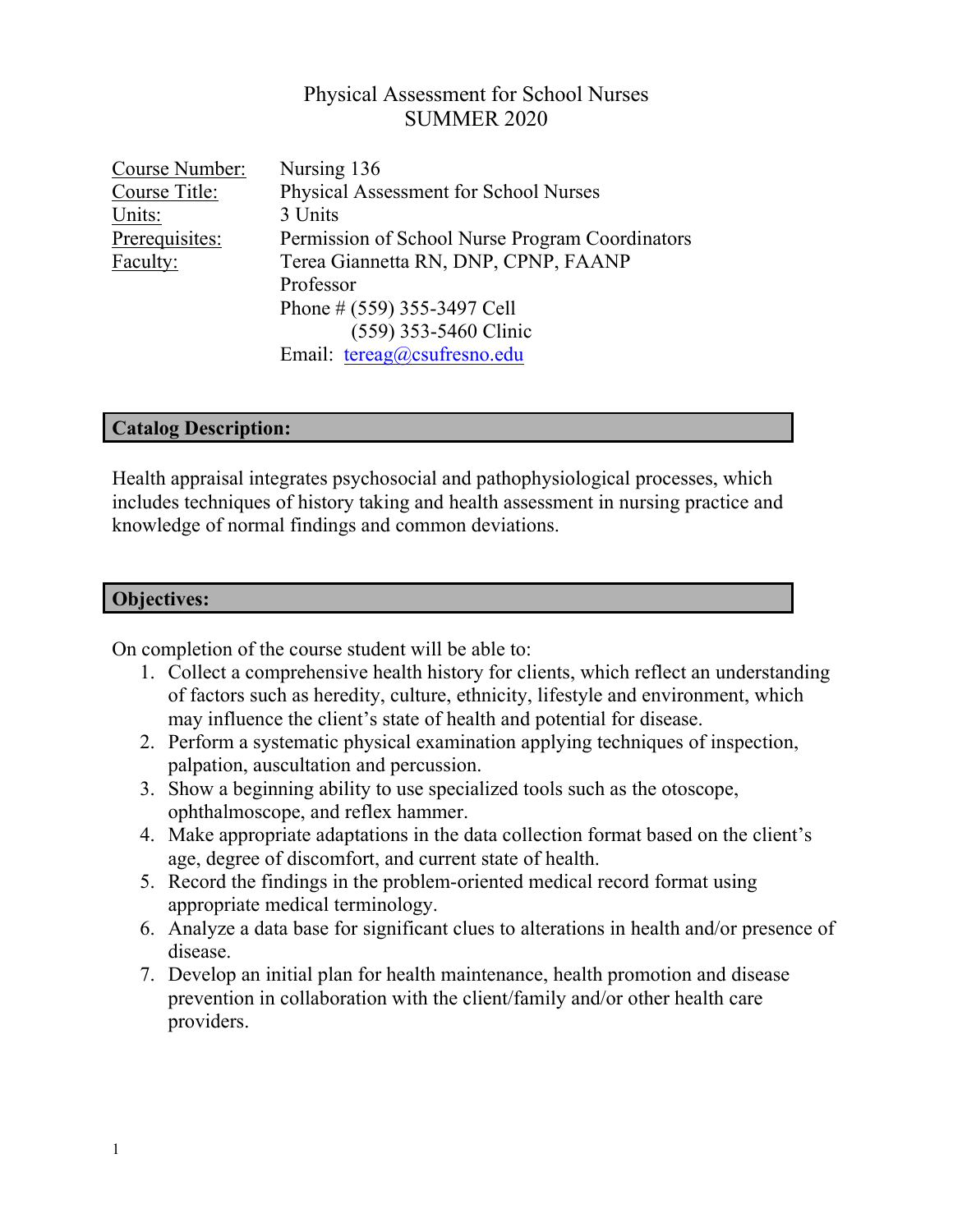### **Learning Activities:**

The class is divided into on-line activities, lecture, and activities sessions.

Lecture portion: Lecture, videos, directed readings, on-line case studies, and lab manual assignments

Clinical portion: Practice, return demonstrations, health histories & physical assessment.

#### **Grading Criteria:**

A-90-100% B-80-89% C-70-79% D-60-69%

NOTE: Students are expected to be familiar with the statement on academic dishonesty in the University Catalogue.

| <b>Assignments:</b> |                            |            |            |  |  |  |
|---------------------|----------------------------|------------|------------|--|--|--|
|                     | <b>ASSIGNMENT</b>          | % OF GRADE | PTS. POSS. |  |  |  |
| 1.                  | Health history             | 15%        | 15         |  |  |  |
| 2.                  | SOAP note                  | 15%        | 15         |  |  |  |
| 3.                  | PE write-up                | 20%        | 20         |  |  |  |
| 4.                  | Clinical activity          | 20%        | 20         |  |  |  |
| 5.                  | <b>Observed Assessment</b> | 20%        | 20         |  |  |  |
| 6.                  | On-line case studies       | 10%        | 10         |  |  |  |

# **REQUIRED TEXTS: BOTH MUST BE PURCHASED TO PASS COURSE**

Jarvis, Carolyn. "Physical Examination and Health Assessment". 7th Edition. 2016. Saunders Elsevier

Jarvis, Carolyn. "Student Laboratory Manual. Jarvis Physical Examination and Health Assessment". 7<sup>th</sup> Edition. 2016. Saunders Elsevier.

Textbook Acquisition Options:

- 1. Order from any on line textbook source such as Amazon, Target etc. You MUST have the books for the first day and the Bookstore may not be open
- 2. I caution against ordering the lab manual "used" as often the pages needed have been torn out.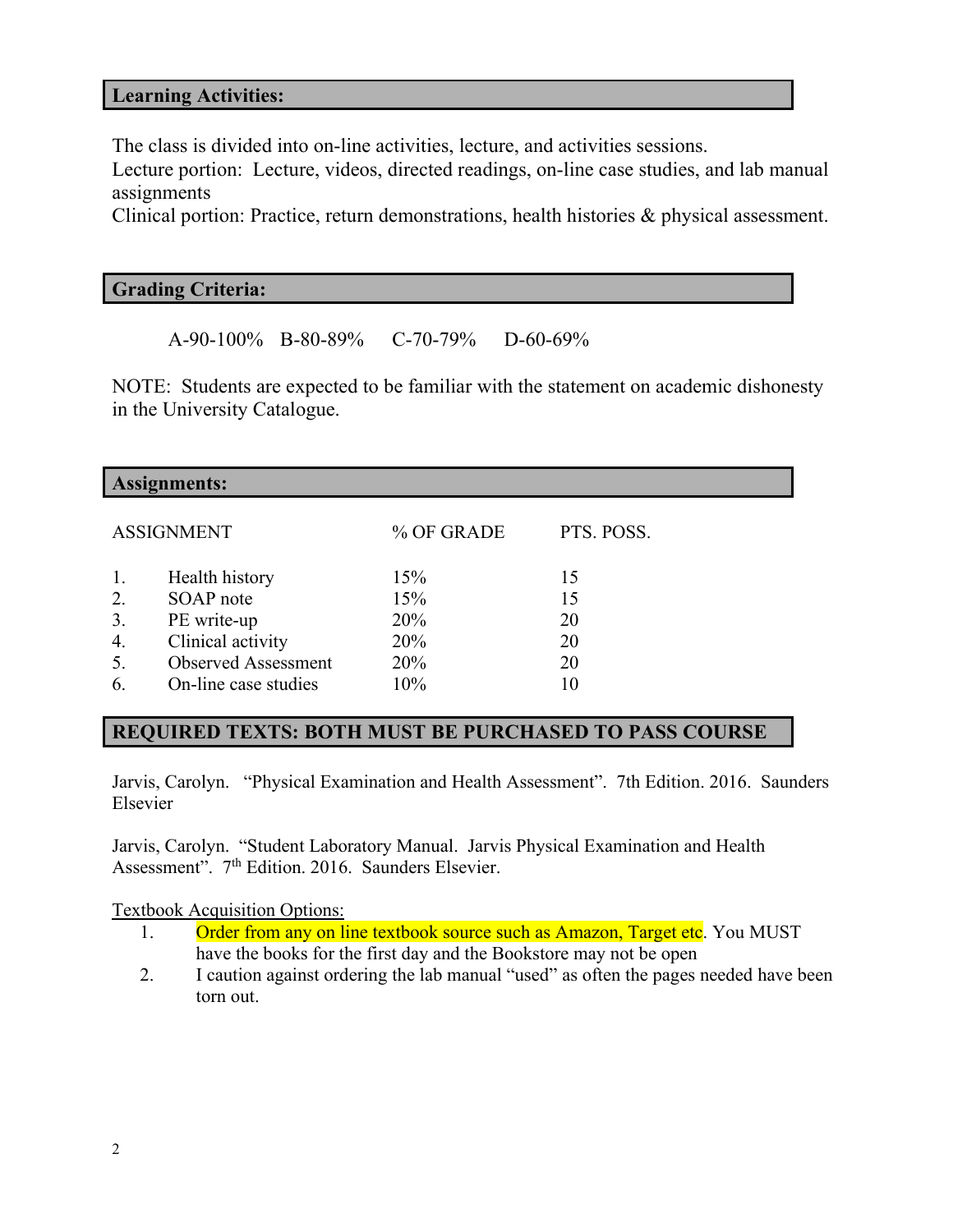# **N 180 T COURSE CALENDAR**

| <b>DATE</b>                | <b>TIME</b>                                | <b>TOPIC</b>                                                                   | <b>ACTIVITY</b>                                                          | <b>ASSIGNMENT</b>                                                                                                   |
|----------------------------|--------------------------------------------|--------------------------------------------------------------------------------|--------------------------------------------------------------------------|---------------------------------------------------------------------------------------------------------------------|
| <b>Thursday</b><br>June 18 | $5-6$ pm                                   | Introduction to Course                                                         | Review Syllabus                                                          | Orientation to Class                                                                                                |
|                            | 6-7 pm<br>$7 - 7:30$<br>$7:30-10$          | Interviewing, History                                                          | Video<br>Lecture<br>History taking with peer                             | Jarvis Ch. 1, 2, 3, 4, 5,<br>6, 7<br>Worksheet for Hx<br>taking $p. 29-36$                                          |
| Friday<br>June 19          | 8-10 am<br>$10 - 12$                       | Recording, SOAP notes<br>Clinical Exam,<br>Assessment<br>Techniques            | Introduction to Skills<br>Lab, Equipment                                 | Jarvis, Ch. 8, 9, 10, 11                                                                                            |
|                            | 12-1pm Lunch<br>$1-2$ pm                   | Skin, hair, nails                                                              | Video-no skills<br>Practice. Work in<br>lab manual                       | Jarvis, Ch. 12<br><b>Clinical Activity</b><br>P. 93                                                                 |
|                            | $2-5$ pm                                   | Head, face, neck (thyroid<br>& lymph system)                                   | Video, skills practice<br>Write SOAP note<br>cc: "rash on arm x 3d"      | Jarvis, Ch. 13<br><b>Clinical Activity</b><br>P. 103-104                                                            |
| <b>Saturday</b><br>June 20 | 8-11:30 am<br>11:30 Lunch<br>$12:30-4$ pm  | Eyes, Ears, Nose, Throat                                                       | Videos, skills practice<br>Skills practice contd.<br>Complete Hx on peer | Jarvis, Ch. 14, 15, 16<br><b>Clinical Activity</b><br>P. 115, 125, 135<br><b>SOAP DUE!</b><br>On-line case study #1 |
| Friday<br>July 10          | $5-10$ pm                                  | Thorax/Lungs<br>Heart, Vessels<br>Cardio-Respiratory                           | Videos<br>Videos, review murmur<br>Audiotapes                            | Jarvis, Ch. 17, 18, 19,<br>20<br><b>Clinical Activity</b><br>P. 173, 159<br>On-line case study #2                   |
| Saturday,<br>July 11       | $8-11:30$<br>11:30 Lunch<br>$12:30-2$ pm   | Abdomen<br>Musculoskeletal                                                     | Skills practice<br>Video, skills practice                                | <b>Clinical Activity</b><br>P. 195<br>Jarvis, Ch. 21                                                                |
|                            | $2-3$ pm<br>$3-5$ pm                       | Neurological                                                                   | Video, skills practice<br>PE on peer                                     | Jarvis, Ch. 22, 23<br>P. 205,219-221                                                                                |
| Sunday,<br>July 12         | 8-11 am<br><b>11-12 Lunch</b><br>$12-5$ pm | Exam infant, child,<br>adolescent, preg, adult, &<br>elderly<br>Observed Hx/PE | Video, skills practice                                                   | Jarvis, Ch. 27<br>Hx/PE write up on<br>peer due P. 29-36,<br>255-259                                                |

Please see note on next page re: class calendar information.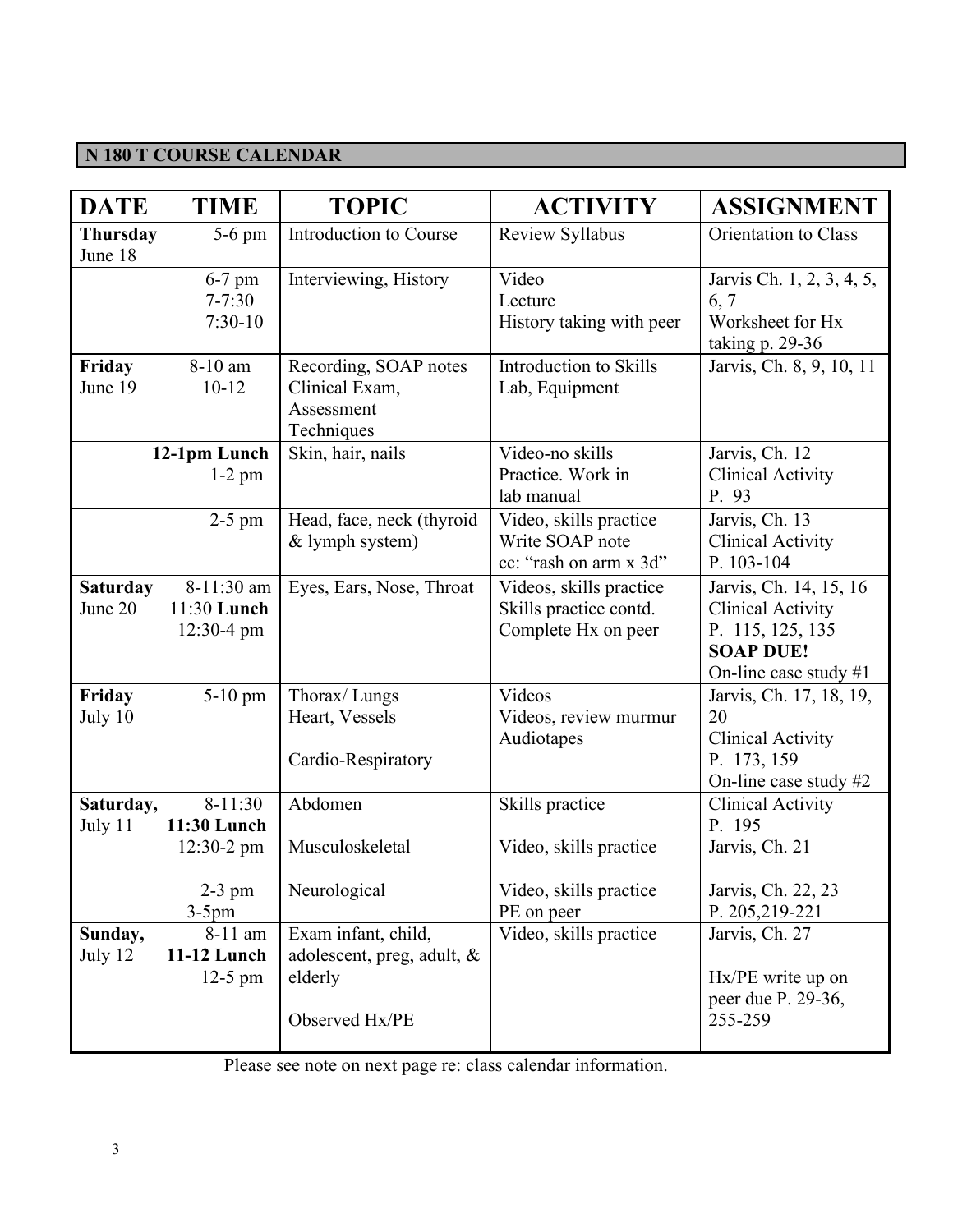Class Calendar – NOTE: Dear Students: Minimal time for reading and assignments will be allowed in class. Prior reading, on line assignments, and assignment completions by students is recommended since some homework is expected in all university classes and the time frame of the class is very short. However, the faculty recognize that this will be more of a learn-as-you-go course, and I believe that more learning occurs in a stress free environment. The Jarvis text is very readable and student friendly, as are the clinical activity assignments. Since students will have a partner of their choice during the classes, it is acceptable to do the review questions together. Students might want to read several Jarvis chapters in the weeks prior to the first day of class. This will allow more time to practice skills or to catch up on the next day's reading. Some chapters could be read on the week of break. There will be no written exam or formal papers required in the course, and there will be minimal lecturing due to the use of videos, skills practice and lab manual assignments. Please bring your own stethoscopes, and otoscope/ ophthalmoscope instruments if you have them. We do have equipment available. The class should be fun, so just relax and enjoy it. Assessment of the genitalia and the pregnant client will not be covered in this class due to time constraints, but these topics are covered in Jarvis. The usual format of the class will be as follows: classroom videos and/ or lecture for each system, students working in pairs in the skills lab to practice skills learned in that session, and back to the classroom to read and do clinical activity assignments.

Note: Instructors reserve the right to make necessary course changes due to unforeseen circumstances.

**Parking: Parking for the Thursday class does require a parking pass and you park in any GREEN lot. If you arrive after 4 PM on Friday, you may park in any yellow or green space, and there are plenty of spaces right outside the McLane building, and you do not need to buy a parking pass.**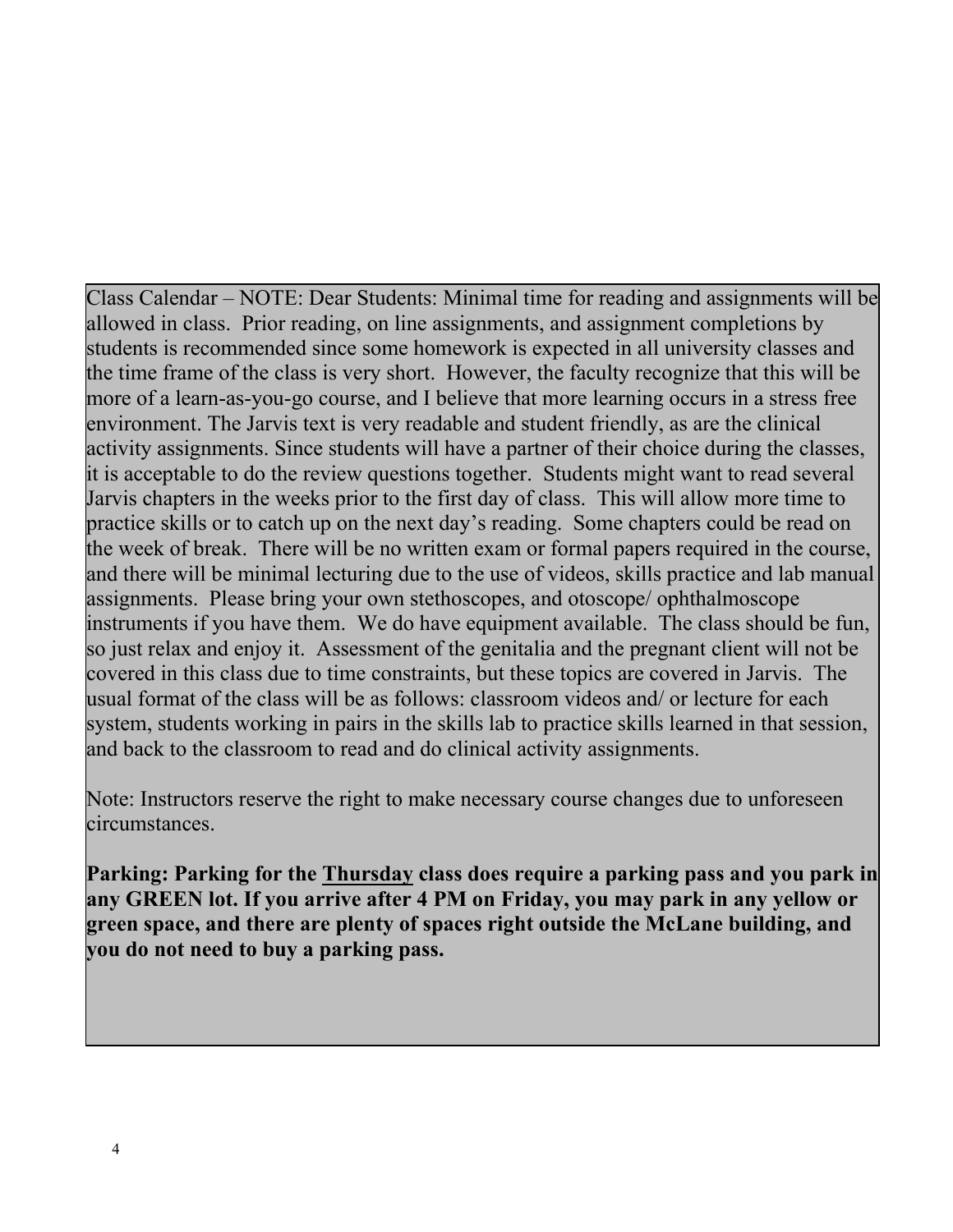# **Grading Criteria-Selected System**

Name

N136 Unknown Demo-Observed ALL Exams: introduces self, hand hygiene Takes appropriate history: CC, HPI, PMHx, FmHx, P/SHx, ROS Uses equipment appropriately Explains procedure \_\_\_\_\_ Proceeds in logical order Summarizes appropriately Head and Neck: (CC: headache, stiff neck, thyroid problem) \_\_\_\_\_ Inspects and palpates scalp \_\_\_\_\_ Inspects and palpates neck for thyroid \_\_\_\_\_ Palpates for lymph nodes Palpates trachea \_\_\_\_\_ Checks range of motion Palpates and percusses sinuses Eyes (CC: vision changes, red eyes, trauma) Checks vision \_\_\_\_\_ Inspects conjunctiva/sclera, cornea, lens \_\_\_\_\_ Checks pupil reaction \_\_\_\_\_ Checks EOM \_\_\_\_\_ Uses ophthalmoscope correctly Elicits red reflex Abdomen (CC: abdominal pain, diarrhea, constipation, mass) \_\_\_\_\_ Drapes correctly \_\_\_\_\_ Inspects for contour and lesions Auscultates prior to palpation Perform light palpation prior to deep palpation Palpates all 4 quadrants Palpates for liver and spleen CV (CC: chest pain, planning to start exercise program) Drapes correctly \_\_\_\_\_ Inspects thorax Auscultates all listening areas in at least 2 positions \_\_\_\_\_ Palpates for apical impulse and thrills Palpates peripheral pulses Musc (Injury, stiffness, backache) \_\_\_\_\_ Compares sides throughout exam **Inspects for posture and gait** \_\_\_\_\_ Evaluates ROM of major joints Evaluates strength of major muscle groups \_\_\_\_\_ Checks spinal curvatures including check for scoliosis